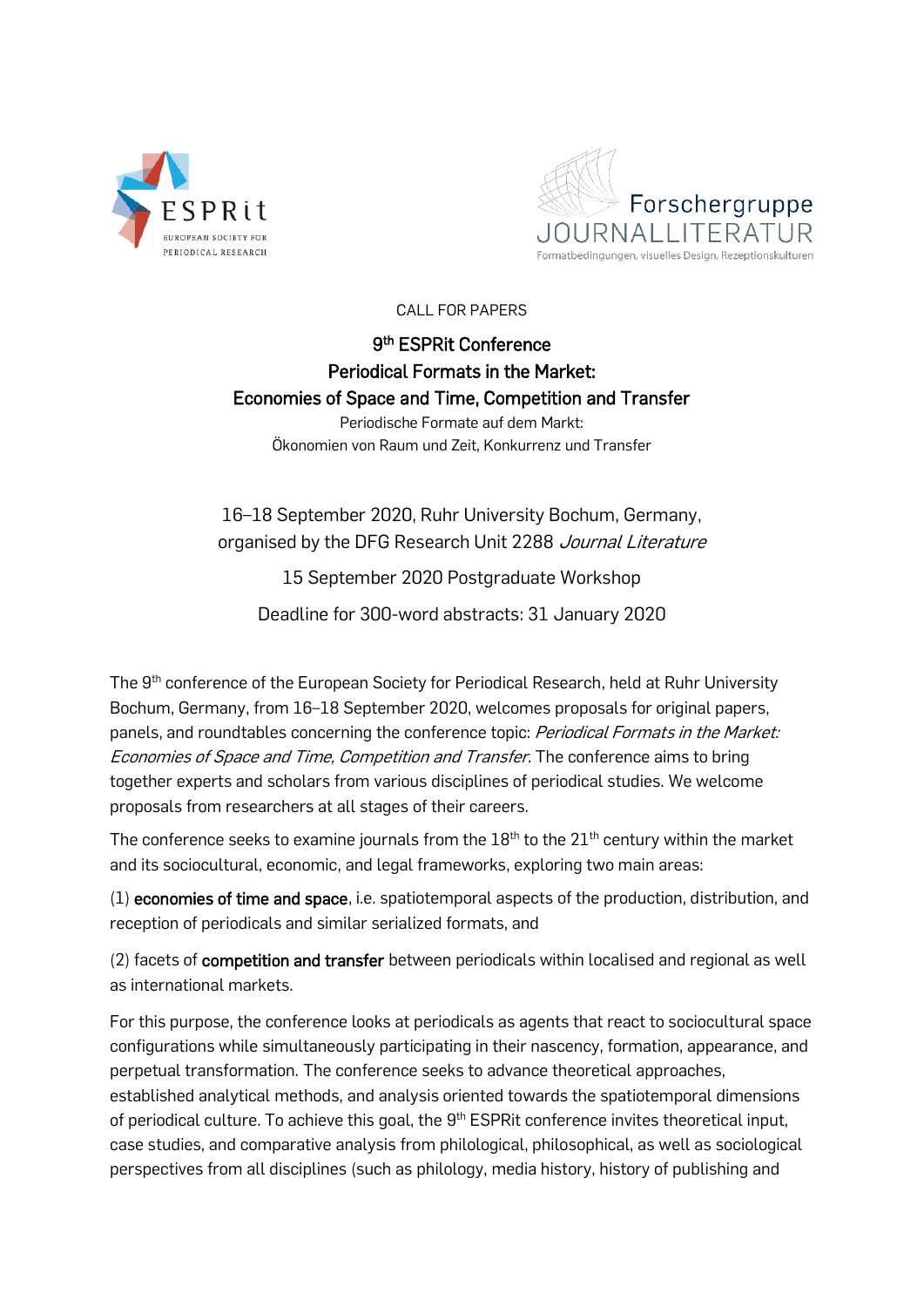printing, comparative literature, cultural studies, gender studies, visual studies, postcolonial studies).

Possible topics and case studies include but are not limited to:

- the formation of periodicals and (international) periodical culture in their relation to space and time;
- the representation and/or production of cultural, temporal, and/or geographic distance in periodicals;
- spaces and geographies of production and distribution: spatiotemporal parameters and frameworks like postal service, newsrooms and pressrooms, relations between editorial boards;
- spaces and geographies of reception: newsagents, cafés, salons, communes, urban/suburban/underground spaces;
- the writing/printing space: private, semi-public and public writing/printing spaces, technological change and its influence on format and layout;
- periodicals and utopias/dystopias;
- cultural, economic, or legal forces of regional, national, or international diversification and exchange within periodical culture, copyright, news agencies, clipping services;
- material dimensions of journals in space and time: volumes and/or issues of periodicals as visual, tangible, and corruptible objects, contaminations between book forms and journals, paratextual strategies for attracting or evolving reading publics;
- specific forms of concurrence, competition, and transfer of/in periodicals within certain epochs and in the market of (often interrelated) cities or countries;
- the translation of periodicals across time and space.

Abstracts of no more than 300 words should be sent to conference organisers Christian A. Bachmann, Andreas Beck, Mirela Husić, Nora Ramtke, and Monika Schmitz-Emans [\(espr-it2020@ruhr-uni-bochum.de\)](mailto:espr-it2020@ruhr-uni-bochum.de) no later than 31 January 2020. Please include name, institutional affiliation, email address, and a short CV (150 words). Individual presentations should be 20 minutes long. We especially welcome proposals for panels of three speakers and roundtables with up to 6 discussants. The conference language will be English; German presentations are also welcome. Further information, including details regarding registration and accommodation, will be published on the conference website from December 2019 onwards: [www.rub.de/esprit2020.](http://www.rub.de/esprit2020)

The conference is organised by the DFG Research Unit 2288 *Journal Literature*. Based in Bochum, Cologne, and Marburg, Germany, the Research Unit strives to formulate the principles of a media literature history. In this regard, the Research Unit understands 'journal literature' as an umbrella term for a wide range of literary and non-literary (icono)texts published in an equally wide range of serial print publications: from (illustrated) general interest/news magazines, special interest magazines and 'little magazines' to newspapers and comic books.

## We look forward to welcoming you to Ruhr University Bochum!